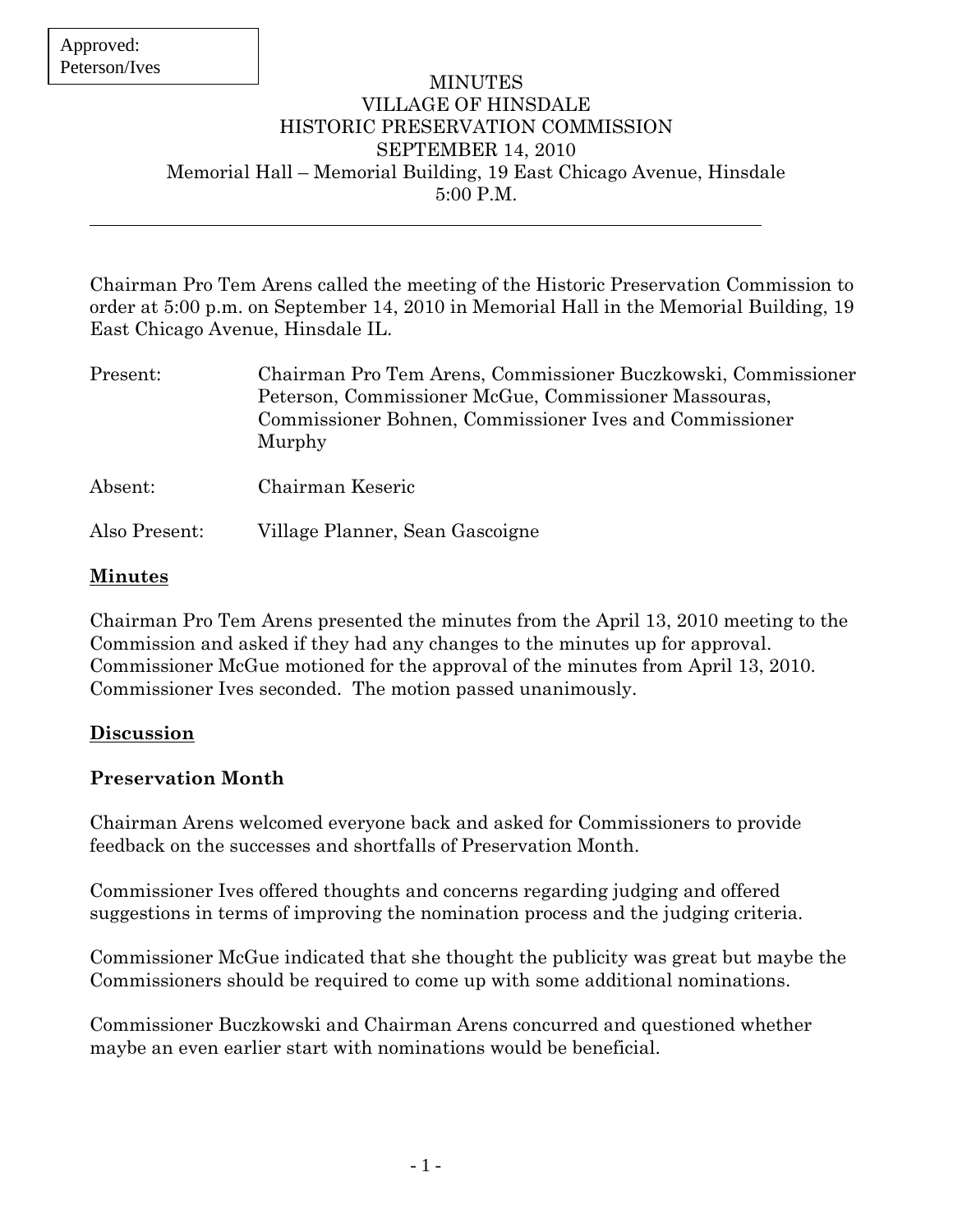Commissioner Massouras offered his thoughts on the photo contest and how he thought that could be improved in the years to come. Like the nominations, he too thought that getting started earlier would benefit the photo contest.

Commissioner McGue indicated that she was very impressed with the actual awards ceremony and thought that it went very well.

Chairman Arens concurred and offered thoughts on how to improve attendance beyond the winners and there families. He then went on to identify problems that came up with securing prizes and stated that special attention should be given to how that should be handled in the future.

The Commissioners agreed that the coloring contest has maintained a successful history and almost runs itself.

Commissioner Murphy expressed her support in encouraging the Commissioners to submit nominations for Preservation Awards and that she had hoped they would have received more nominations.

Chairman Arens asked if there was a way to get a list of homes from the last three years.

Village Planner Gascoigne indicated that he would have to check with the Building Department, but he believed at very least, he may be able to obtain a listing of everything that has received a building permit within the last three years. Discussion ensued.

Commissioner Ives complemented everyone on how well everything went off.

# **Review of Existing Village Studies**

Chairman Arens opened discussions on how to better utilize and publicize the existing studies the Village has that were completed by Granacki and Associates. He then suggested that maybe subcommittees be formed to disseminate some of that information.

He asked for thoughts or whether the Commission would rather take some time to think about it and discuss it next month.

Commissioner McGue indicated that waiting until next month would give the Commissioners some time to collect their thoughts and possibly come up with some suggestions on how to best utilize the studies.

Mr. Gascoigne asked the Commissioners to keep in mind the Open Meetings Act while considering whether and how to form subcommittees. He indicated that while the subcommittees were generally a good idea, special consideration needed to be given to the number of Commissioner's that could meet without violating the terms of the Act.

Discussion ensued regarding the studies.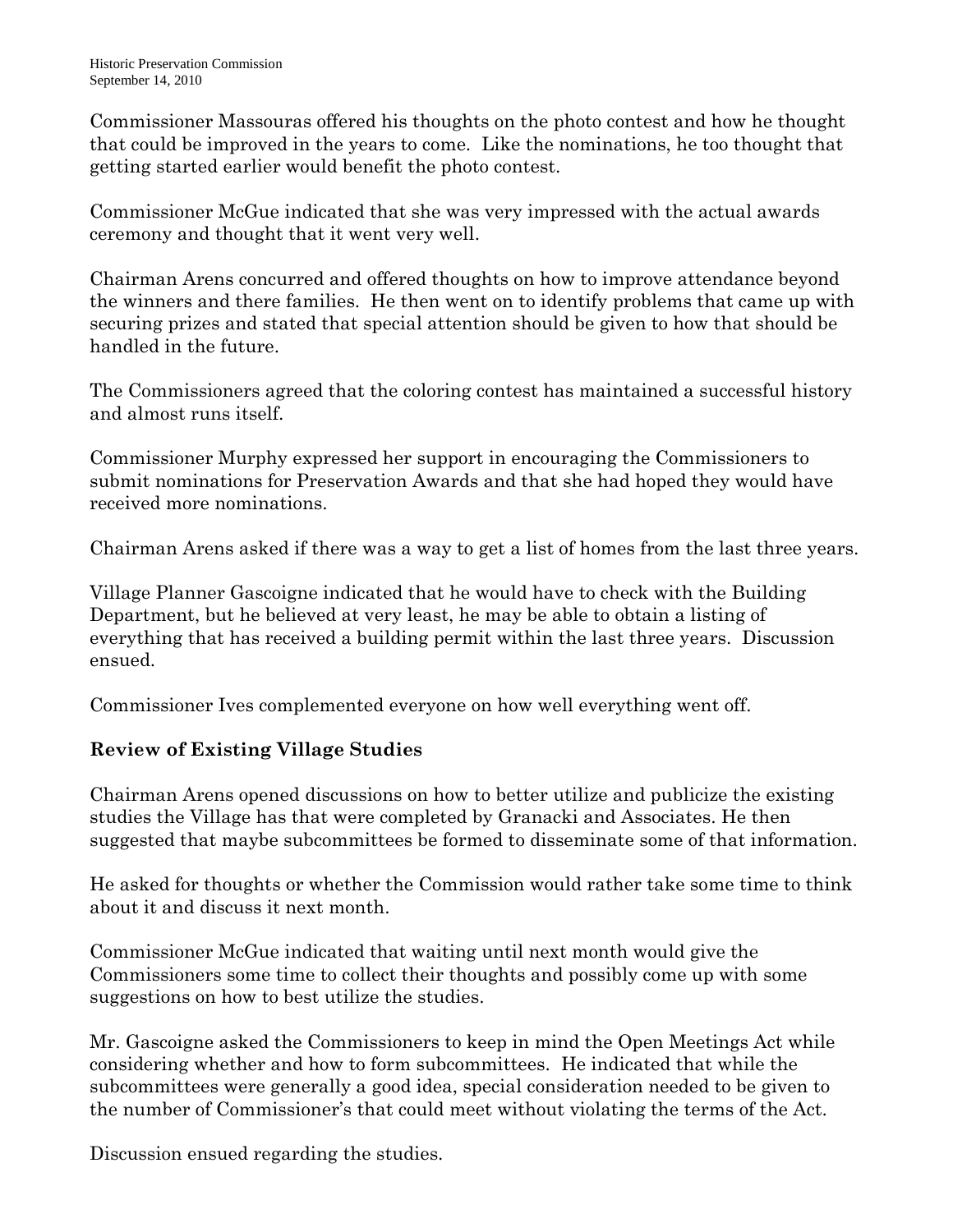### **Role, Responsibilities and Authority of the Historic Preservation Commission**

Chairman Arens opened and introduced the discussion.

Mr. Gascoigne summarized the Historic Preservation Ordinance in terms of what requires a Certificate of Appropriateness. He indicated that the Preservation Ordinance was specific in that only items that are locally landmarked and meet specific criteria within that status require a certificate and nothing that falls within a nationally landmarked district would.

Discussion ensued regarding the specifics of certain properties within the Village at which point Chairman Arens asked that they keep the conversation general and that it wasn't his intent to discuss specific properties at this point in the discussions. He emphasized the importance of the entire Commission understanding the general authority and role of the Commission before moving on to specific properties. He then provided a brief history and explanation for the newer Commissioners.

Commissioner Bohnen clarified that the Commission only had authority over the locally landmarked structures.

Chairman Arens confirmed.

Commissioner Bohnen identified Section 11-303 in the Village's Zoning Code and summarized areas of the code. He identified a recent project in the downtown and indicated that per this Section of the Code, if there is a hearing at another Commission regarding a nationally landmarked structure, the Historic Preservation Commission should be made aware of it and should be obligated to review it and make comments.

Mr. Gascoigne duly noted Commissioner Bohnen's comments and indicated that he would have to seek an interpretation from the Village of Attorney, but that it was his understanding that Section 11-303 only applied when a Certificate of Appropriateness was required pursuant to the standards set forth in the Preservation Ordinance in the Villages' Municipal Code.

Commissioner Bohnen stated that was not his understanding of this Section and that an interpretation from the Village Attorney would be welcome. Mr. Bohnen indicated that it was his belief that the Commission is required to weigh in on decisions, even if it was on the National Register.

Chairman Arens stated that it was important to understand what the Commission's roles and responsibilities were and asked if staff would be willing to get an interpretation from the Village Attorney to this extent.

Mr. Gascoigne confirmed he would.